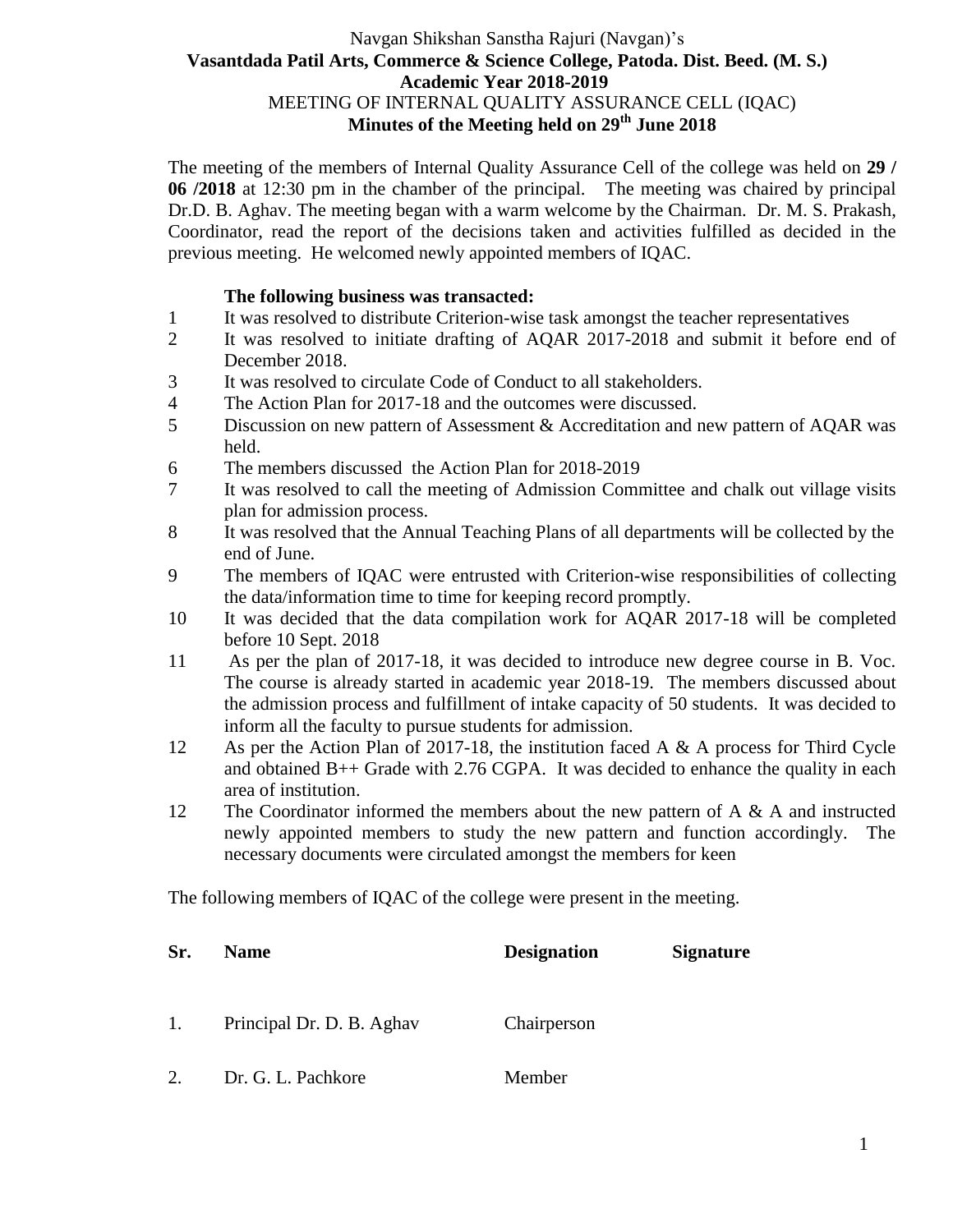| 3. | Dr. M. K. Kale          | Member             |
|----|-------------------------|--------------------|
|    | 4. Dr. A. R. Kshirsagar | Member             |
| 5. | Mrs. P. B. Irlapalle    | Member             |
| 6. | Mr. R. B. Gharat        | Member             |
| 7. | Dr. M. S. Prakash       | Member-Coordinator |

# **IQAC Coordinator**

Date: 29-06-2018

**Principal**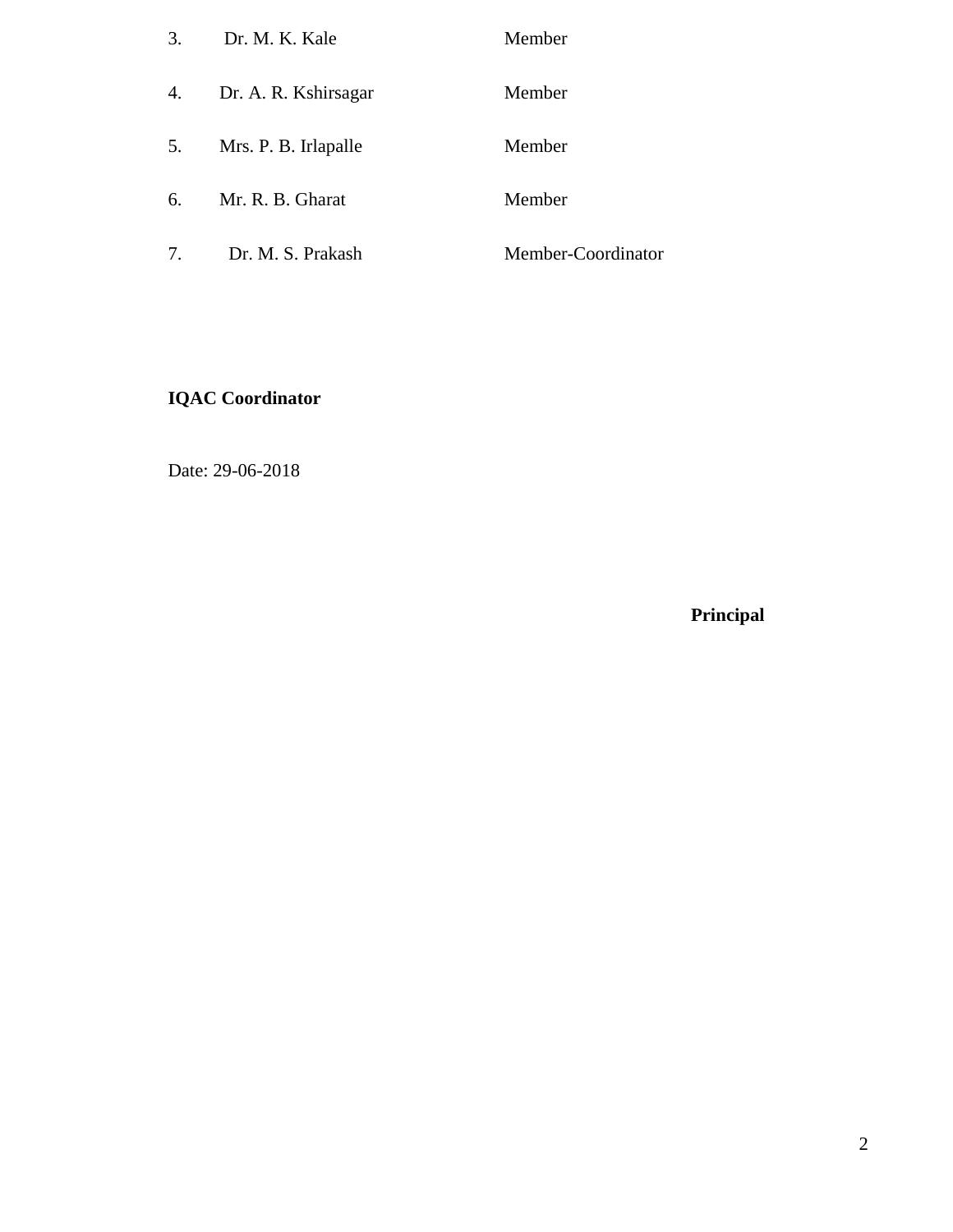# Navgan Shikshan Sanstha Rajuri (Navgan)'s  **Vasantdada Patil Arts, Commerce & Science College, Patoda. Dist. Beed. (M. S.) Academic Year 2018-2019** MEETING OF INTERNAL QUALITY ASSURANCE CELL (IQAC) **Minutes of the Meeting held on 13 August 2018**

The meeting of the members of Internal Quality Assurance Cell of the college was held on **13 / 08 /2018** at 2:30 pm in the chamber of the principal. The meeting was chaired by principal Dr. D. B. Aghav. The meeting began with a warm welcome by the Chairman. Dr. M. S. Prakash, the Coordinator of IQAC, read the report of the decisions taken and activities fulfilled as decided in the previous meeting. He welcomed members of IQAC.

#### **The following business was transacted:**

- 13 It was resolved to contact the students for attending lectures regularly.
- 14 It was resolved to fulfill admission for B. Voc. Course, for that purpose, it was decided to inform all faculty to contact students for admissions.
- 15 It was resolved to circulate Code of Conduct to all stakeholders.
- 16 The Annual Teaching Plans and Plans of Co-curricular activities of departments were assessed. It was resolved to intimate all departments to carry out activities carefully.
- 5 The members discussed preparations made for Independence Day Celebration.
- 6 It was resolved to monitor teaching activities keenly and to report the authority.

The following members of IQAC of the college were present in the meeting.

| Sr. | <b>Name</b>               | <b>Designation</b> | <b>Signature</b> |
|-----|---------------------------|--------------------|------------------|
| 8.  | Principal Dr. D. B. Aghav | Chairperson        |                  |
| 9.  | Dr. G. L. Pachkore        | Member             |                  |
| 10. | Dr. M. K. Kale            | Member             |                  |
| 11. | Dr. A. R. Kshirsagar      | Member             |                  |
| 12. | Mrs. P. B. Irlapalle      | Member             |                  |
| 13. | Dr. M. S. Prakash         | Member-Coordinator |                  |

Date: 13/08/2018 **Principal**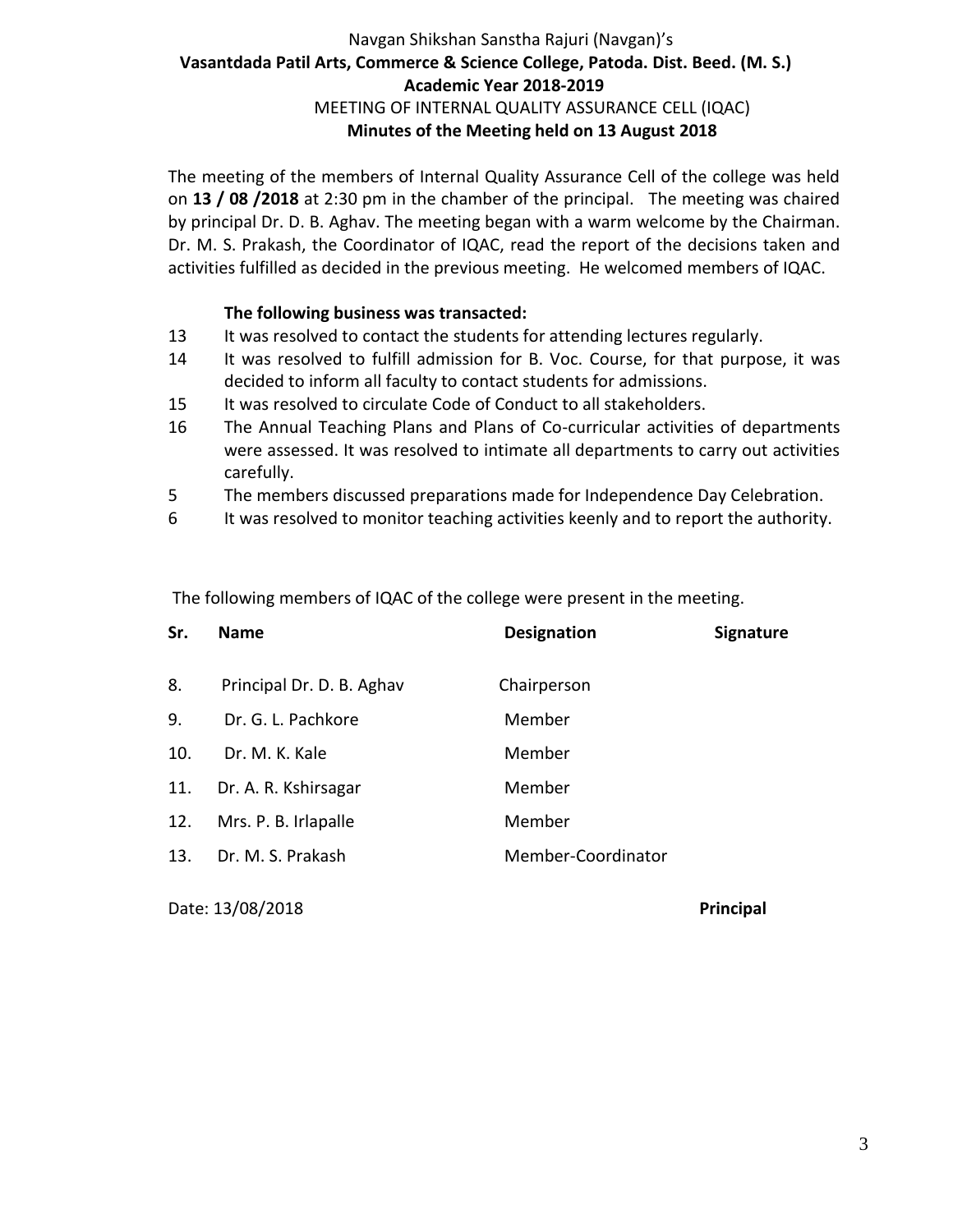## Navgan Shikshan Sanstha Rajuri (Navgan)'s  **Vasantdada Patil Arts, Commerce & Science College, Patoda. Dist. Beed. (M. S.) Academic Year 2018-2019** MEETING OF INTERNAL QUALITY ASSURANCE CELL (IQAC) **Minutes of the Meeting held on 27 November 2018**

The meeting of the members of Internal Quality Assurance Cell of the college was held on **27 / 11 /2018** at 1:30 pm in the chamber of the principal. The meeting was chaired by principal Dr. D. B. Aghav. The meeting began with a warm welcome by the Chairman. Dr. M. S. Prakash, the Coordinator of IQAC, read the report of the decisions taken and activities fulfilled as decided in the previous meeting. He welcomed members of IQAC.

#### **The following business was transacted:**

- 17 It was resolved to promote educational tours and industrial visits of students.
- 18 The members reviewed university examinations
- 19 The progress of drafting of AQAR 2017-18 was discussed. The principal instructed members to submit the same before end of December 2018.
- 20 It was resolved to promote research papers publication by faculty and books publication.
- 21 It was discussed to prepare students for Avishkaar Poster Presentation. The concerned faculty was instructed for the same.
- 22 It was discussed to plan college annual gathering in the month of January. The Cultural Committee was informed accordingly.
- 23 It was discussed amongst the members to appoint a nodal officer for AISHE participation and submission of report.

The following members of IQAC of the college were present in the meeting.

| Sr. | <b>Name</b>               | <b>Designation</b> | <b>Signature</b> |
|-----|---------------------------|--------------------|------------------|
| 14. | Principal Dr. D. B. Aghav | Chairperson        |                  |
| 15. | Dr. G. L. Pachkore        | Member             |                  |
| 16. | Dr. M. K. Kale            | Member             |                  |
| 17. | Dr. A. R. Kshirsagar      | Member             |                  |
| 18. | Mrs. P. B. Irlapalle      | Member             |                  |
| 19. | Mr. V. K. Kolhe           | Member             |                  |
| 20. | Mr. R. B. Gharat          | Member             |                  |
| 21. | Mr. S. R. Mane            | Member             |                  |
| 22. | Dr. M. S. Prakash         | Member-Coordinator |                  |